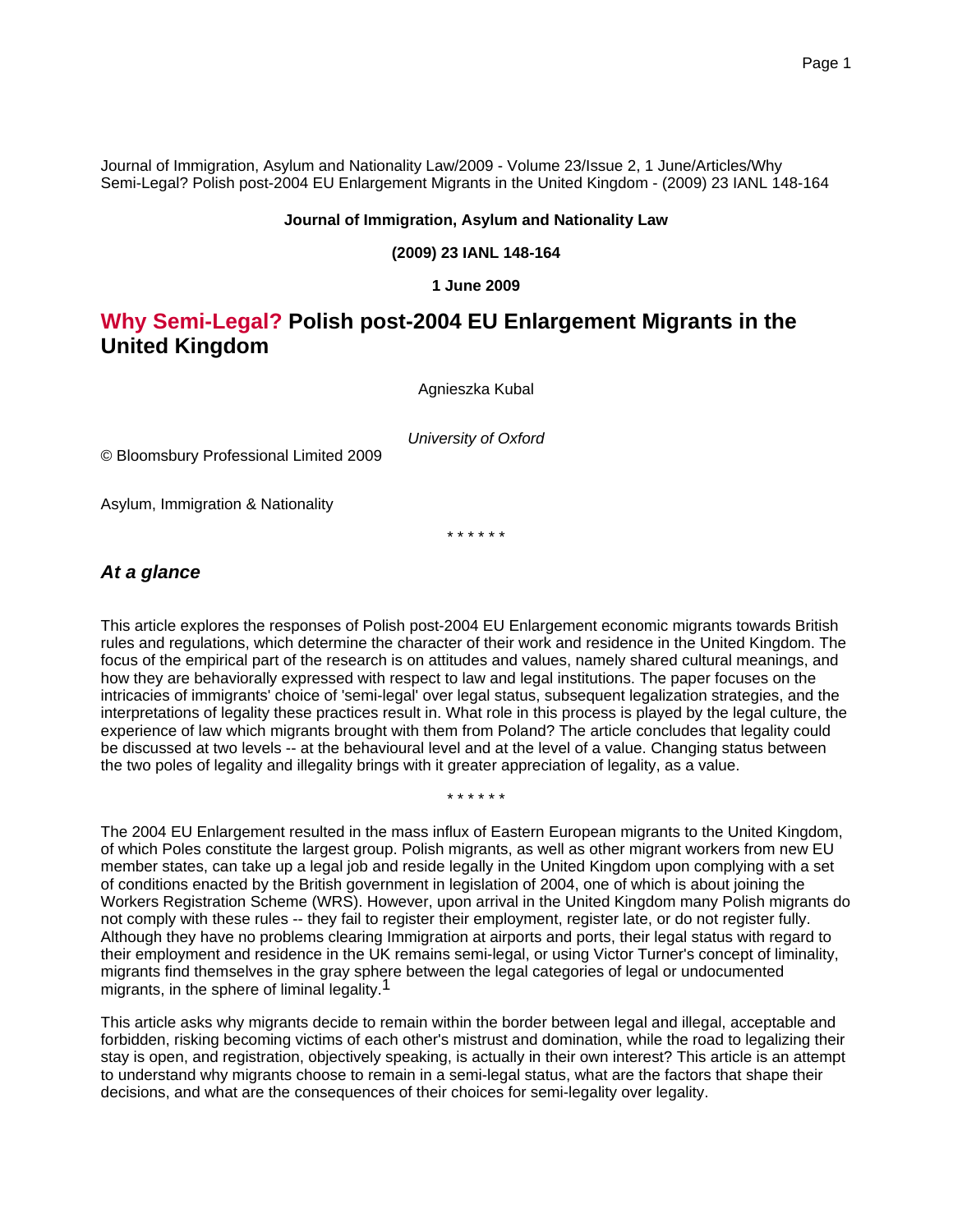I argue that this particular semi-legal status of many Polish post-2004 enlargement

(2009) 23 IANL 148-164 at 149

migrants, who are nevertheless EU citizens exercising the right to free movement, results from the complex interplay between the British legal environment and the image of law that migrants brought with them from home -- their legal culture. That particular legal status in turn influences how migrants relate themselves to the law and legality in the UK.

### **Legal status -- the puzzle**

The legal status of Polish migrants in the United Kingdom, as well as access to the labour market, are regulated by British legislation put in place in 2004 by the way of derogation from art 39 EC (Free movement of workers) and arts 1 to 6 of Regulation 1612/68, on the freedom of movement for workers within the Community laid out in the Accession Treaty. Polish migrants coming to the UK can take up a legal job. However, to legally access the British labour market and to reside legally in the United Kingdom they, as well as other workers from the Accession States,  $2$  should comply with three pieces of British legislation: The Accession (Immigration and Worker Registration) Regulations 2004 (SI 2004/121), Social Security (Habitual Residence) Amendment Regulation 2004 (SI 2004/1232), The Immigration (European Economic Area) and Accession (Amendment) Regulations 2004 (SI 2004/1236). Migrant workers are required to register with the Home Office under the WRS within one month of taking up a job. They should remain within the scheme for twelve months, after which they are no longer required to register, and gain full rights as other EU nationals of the old fifteen member states. In practical terms it means that Polish migrants are included within the welfare and benefits system, and pass the habitual residence test required for many means-tested benefits only when the twelve month transition period under the WRS is completed. Within these initial twelve months, however, Polish migrants have to re-register each time they change the employer. If the time period between two jobs (and two registrations) is longer than 30 days, they are required to work towards the complete twelve months from the beginning of the new post. Upon registering they gain access to in-work benefits (mainly tax credits), and as long as they remain within the scheme, they are working legally in the United Kingdom.

According to the Home Office Accession Reports a cumulative total of 926,000 A8 nationals joined the WRS between May 2004 and December 2008.<sup>3</sup> The majority of them are Poles (66 per cent of the total).<sup>4</sup> There are, however, no official statistics about those migrants who, having had no problems clearing Immigration when they arrived, either failed to register with the WRS, registered late (more than a month after taking up a job), or did not register fully (eg joined the scheme with only one employer, whilst working for two or three of them at the same time). In light of British legislation their employment and stay in the United Kingdom is semi-legal and puts the migrants in the sphere of liminal legality.<sup>5</sup>

The concept of semi-legality is not new. Bridget Anderson and Martin Ruhs referred to it as 'semi-compliance'<sup>6</sup> when examining the situation of East European economic migrants in

(2009) 23 IANL 148-164 at 150

the United Kingdom before the 2004 EU Enlargement. In their research they investigated the employment experiences of many East European migrants (including Polish migrants), who functioned in the British market especially in the low wage, low-skilled sector (agriculture, construction, hospitality and the au-pair sector). Their research captured the ambiguous legal situation of migrants, who worked and resided in the UK in breach of some of the conditions attached to their immigration status. They had either been admitted to the UK on student visas or worked more than the visa conditions allowed them to, or had been admitted to the UK on the basis of joining a particular scheme (eg Seasonal Agriculture Scheme) but found themselves working in industry or services. To fully account for the migrants' legal status as a potential determinant of both employer demand and the conditions of migrants' employment, Anderson et al introduced the concept of semi-compliance. It identified and diagnosed the legal status common for many Eastern European migrants in the UK before the EU Enlargement. From 1 May 2004, the majority of the previously 'semi-compliant' or 'semi-legal', Eastern European migrants became EU citizens and were allowed to legally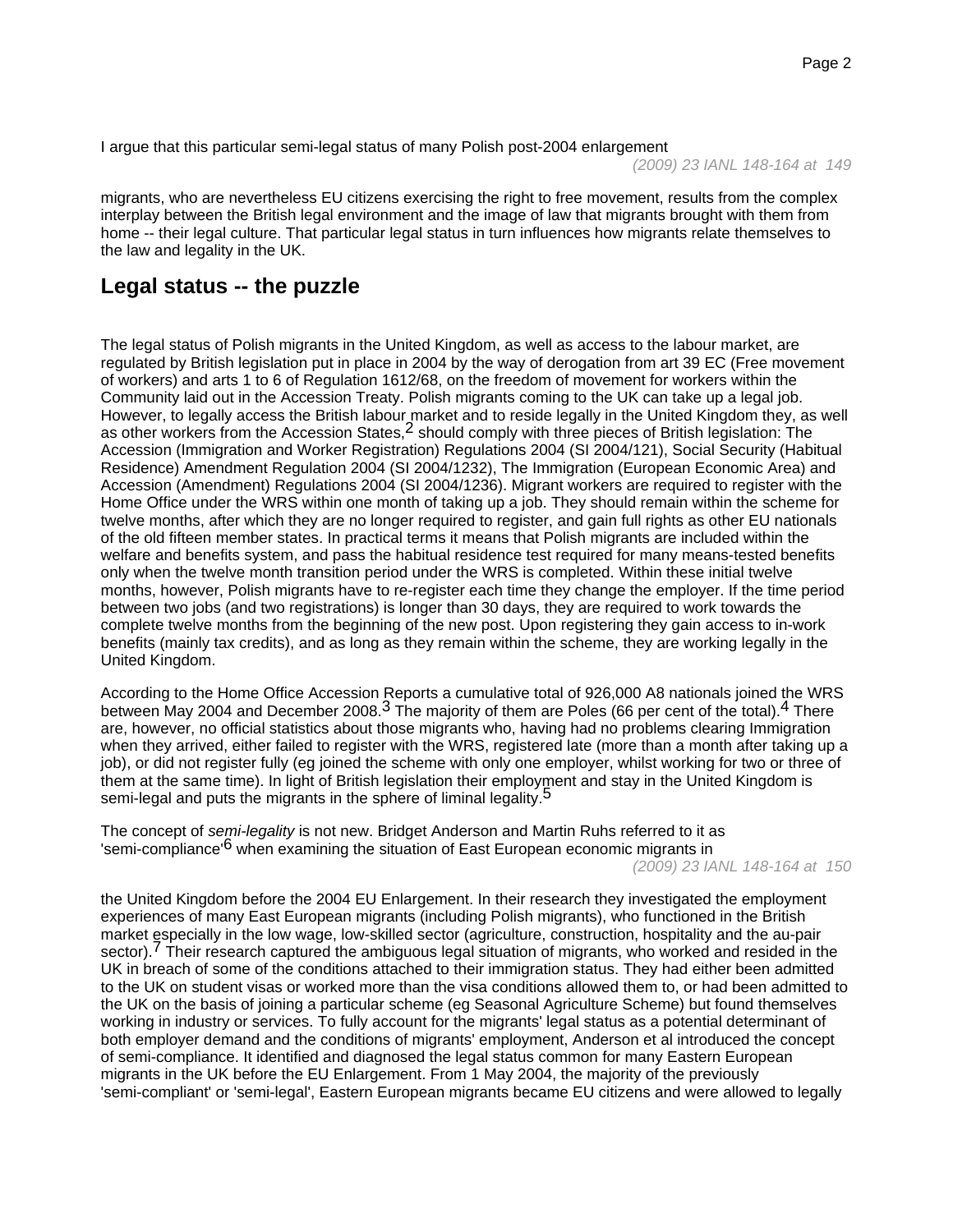enter the UK and join the British labour market. In this context Ruhs talks about an amnesty for the Polish visa over-stayers and semi-legal immigrants in the United Kingdom.<sup>8</sup> However, the change in the migrants' legal status, due to the British legislation put in place by the way of derogation from certain provisions of EU law placed in the Athens Accession Treaty, might have been more ambiguous and less overnight than initially anticipated. Polish migrants (as well as other A8 migrants) in the UK did not become legal overnight, but were given a set of conditions and transitional measures (joining the WRS, working toward 12 months of transitory period) and could ultimately legalize their stay and work in the United Kingdom if they complied with these. If they did not fulfill these conditions their work and residence continued to remain semi-legal. In my research with Polish post-2004 EU Enlargement migrants I discovered that semi-legal status is still very much a prevalent phenomenon. Therefore the legitimate question to ask is why the migrants themselves actually choose to retain this semi-legal status, even against their own interest (the lack of registration indefinitely delays the process of inclusion into the welfare system and support)?

I also draw from the works of Cecilia Menjivar, who used the concept of *liminal legality*,<sup>9</sup> the gray sphere between the legal categories of legal or undocumented migrants, to describe the status of Salvadoran and Guatemalan Immigrants in the United States.<sup>10</sup> Menjivar explored the impact this particular in-between, temporary legal status has on immigrants' family networks, the place of the Church in immigrants' lives and the forms of their artistic expression. I will, however, navigate away from this idea, and employ the concept of liminal legality to investigate how Polish migrants sharing this uncertain legal status interpret their everyday actions and experiences within the framework of law and legality. How do they relate themselves to the law, how do they judge their actions with reference to the legal/illegal?<sup>11</sup>

This paper consists of two parts. The first part investigates the two main factors, whose complex interplay results in the semi-legal status of many Polish migrants: the British legal environment (legal rules and their enforcement) and the migrants' legal culture (values and

#### (2009) 23 IANL 148-164 at 151

attitudes with regard to the law). To support the above argument I employ the cultural, reflexive approach to law introduced by Patricia Ewick and Susan Silbey in their research on law in everyday life.12 The second part of the paper focuses, in turn, on how the particular liminal, semi-legal status shared by many Polish migrants influences how legality is experienced and interpreted by ordinary people as they engage with, avoid or resist the law in everyday life. Polish migrants see legality as fluid and gradual, and themselves as occupying different stages on the continuum between illegality and legality over time. As a result of such an interpretation, the semi-legal status itself is not static, but dynamic and changing, as migrants, to satisfy the needs of everyday life existence, move between the two poles of illegality and legality, in the majority of cases -- towards the latter.<sup>13</sup> Lastly, the paper investigates the consequences that the behavioural moving status toward (greater) legality has on the interpretation and internalization of legality as a value.

In the analysis of the British legal environment and migrants' legal culture as factors through which migrants' status of liminal and semi-legality could be explained and understood, and in investigating the effects of the legal status of Polish migrants on their interpretation of law and legality, I rely on the empirical data coming from fieldwork I conducted among Polish migrants in Oxfordshire and Berkshire between 2007 and 2008. I employed their narratives of the immigration experience as a form of social action, and these stories thus reflected and sustained the institutional and cultural arrangements migrants were socialized into in Poland and, at the same time, they were bridging the gap between daily social interactions and large-scale social structures of British law and society. Snow-ball and chain-referral sampling were used to select respondents. This primary data, derived from complete thirty-five in-depth, semi-structured interviews, a number of shorter interviews and observations among post-2004 EU Enlargement Polish migrant communities, was supplemented by observations during voluntary work at Citizens Advice Bureau over a period of 12 months.

### **The formation of legality**

Ewick and Silbey use legality to distinguish between the social institutions of law -- actors and organizations that make and apply law (the law) -- from the social actions constituted by interpretive schema and human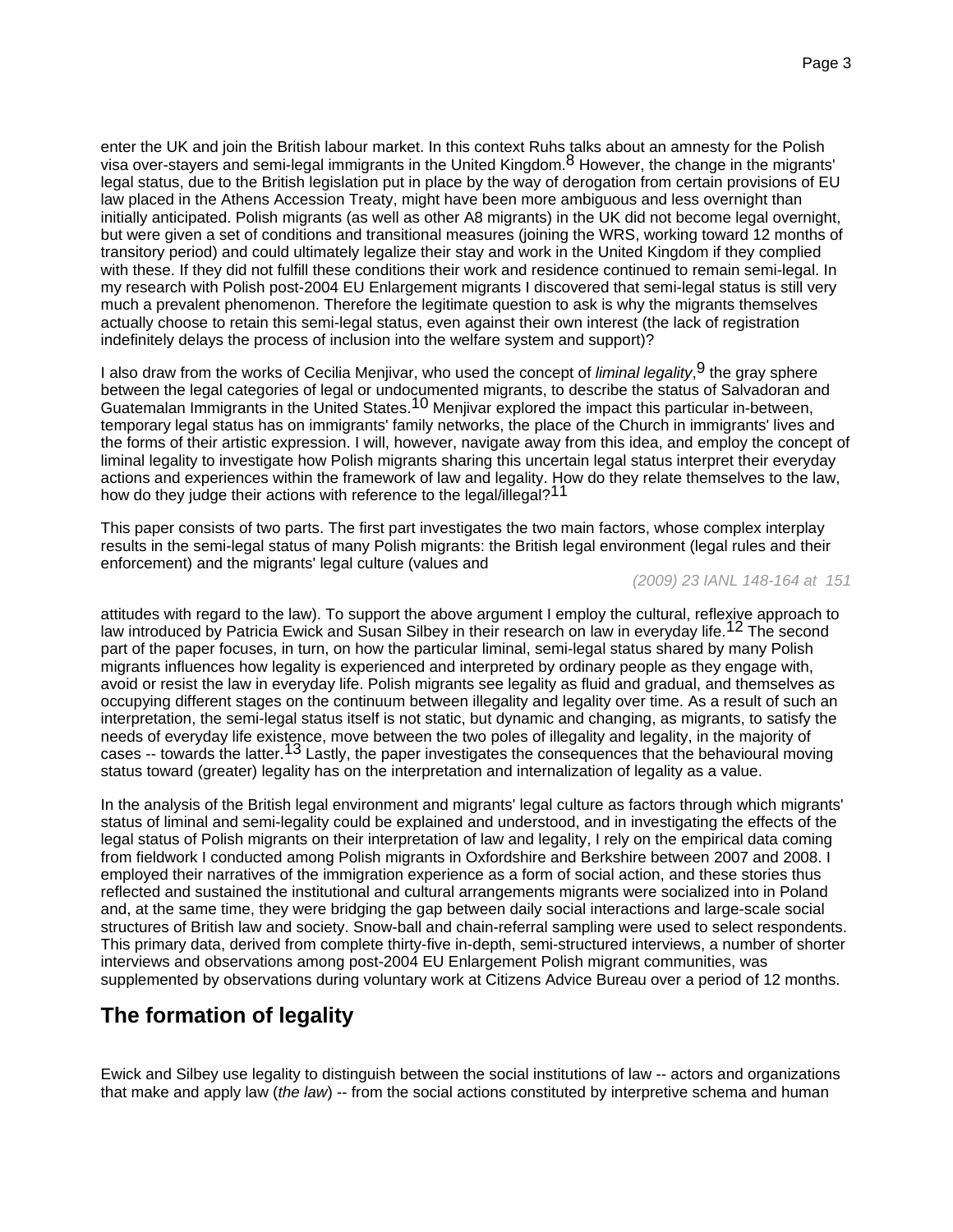and material resources.<sup>14</sup> They integrate both spheres of human action and structural constraint in a cultural analysis of legality, <sup>15</sup> where actions and interpretations given by individuals to their world -- and law and legal institutions as part of the lived world -- become repeated, patterned, stabilized and these stabilized patterns become part of the meaning system deployed by, as well as constraining, the individual.<sup>16</sup> Ewick and Silbey's approach attempts to integrate human agency and structural constraint by showing how individual understandings and social interactions aggregate to partly shape institutions while

(2009) 23 IANL 148-164 at 152

institutions and larger social structures provide the foundations for and constraints on individual understanding and social interaction.17

Legality, in this sense, is an analytical concept, which reconciles the structure (the law) and the role of social agents, exists at the same time as an objective phenomenon and experienced human construction, and is both an ideal and space of practical action.<sup>18</sup> It is crafted by ordinary people operating creatively under certain structural and institutional constraints. Such an interpretation enables one to define legality in pluralistic terms both at the level of behaviour -- as an objective status of acting in accordance with the law - as well as at the level of values -- incorporating multiple, sometimes contradictory, normative claims. The second meaning employed by Ewick and Silbey refers to the meanings, sources of authority and cultural practices that are recognized as legal, regardless of who employs them, and for what ends.<sup>19</sup>

The cultural analysis proposed by Ewick and Silbey emphasizing the reciprocal process between the structure and the individual agents, can serve as a methodology to explore the problem of why a large group of Polish migrants in the United Kingdom reluctantly comply or do not comply with British law and regulations governing their lives and access to the labour market. To summarise, my thesis is that migrants' status of liminal or semi-legality is a result of both structural constraints (legal environment) and subjective (cultural) predispositions. The interplay between the legal environment and migrants' legal culture in turn influences how the migrants relate themselves to and interpret legality in everyday life.

The reasons for the reflexive cultural analysis, integrating both structural and cultural contexts is that neither a determinist nor an idealist perspective by itself would sufficiently serve to explain the problem. By employing the determinist account, one risks neglecting the actual work people do in choosing a particular strategy to deal with the body of law, and erases the subjects from the field of analysis, giving priority to structural determination of the actions and choices. On the other hand, the idealist perspective, focusing on legal culture as a set of preferences and potential behaviours, fails to take into account the different options available to people within the legal environment where they operate, in fashioning their interpretations and behaviours. Polish migrants bring with them to the UK, apart from their physical luggage, the specific luggage of legal culture. However, how they act with respect to law and how they interpret law and legality is, to a large extent, also conditioned by the legal environment they arrive to in the UK. In the following section, I investigate the role of British legal environment and migrants' legal culture as factors behind many Polish migrants' choice to retain the semi-legal status.

### **Legal environment**

The importance of the broader legal environment, ie extra-personal factors such as migration laws and the labour market that together shape the opportunity structures for migrants lives is well known.<sup>20</sup> The immigration laws determine who stands inside or outside the law (or in

(2009) 23 IANL 148-164 at 153

between) and also dictate whether migrants have access (or partial access) to resources, of which kinds, and for how long. The legal, political and economic context that migrants arrive into results either in a favourable reception or an adverse one. In this paper, I focus particularly on three aspects of the legal environment. Firstly, I investigate the nature and character of the immigration laws designed by the British government for migrants from the new EU member states as a compromise between the interest of the state and the EU principle of free movement. Secondly, I examine the scope and constraints to the enforcement of these rules. Finally, I concentrate on the specific precarious working and living conditions common to all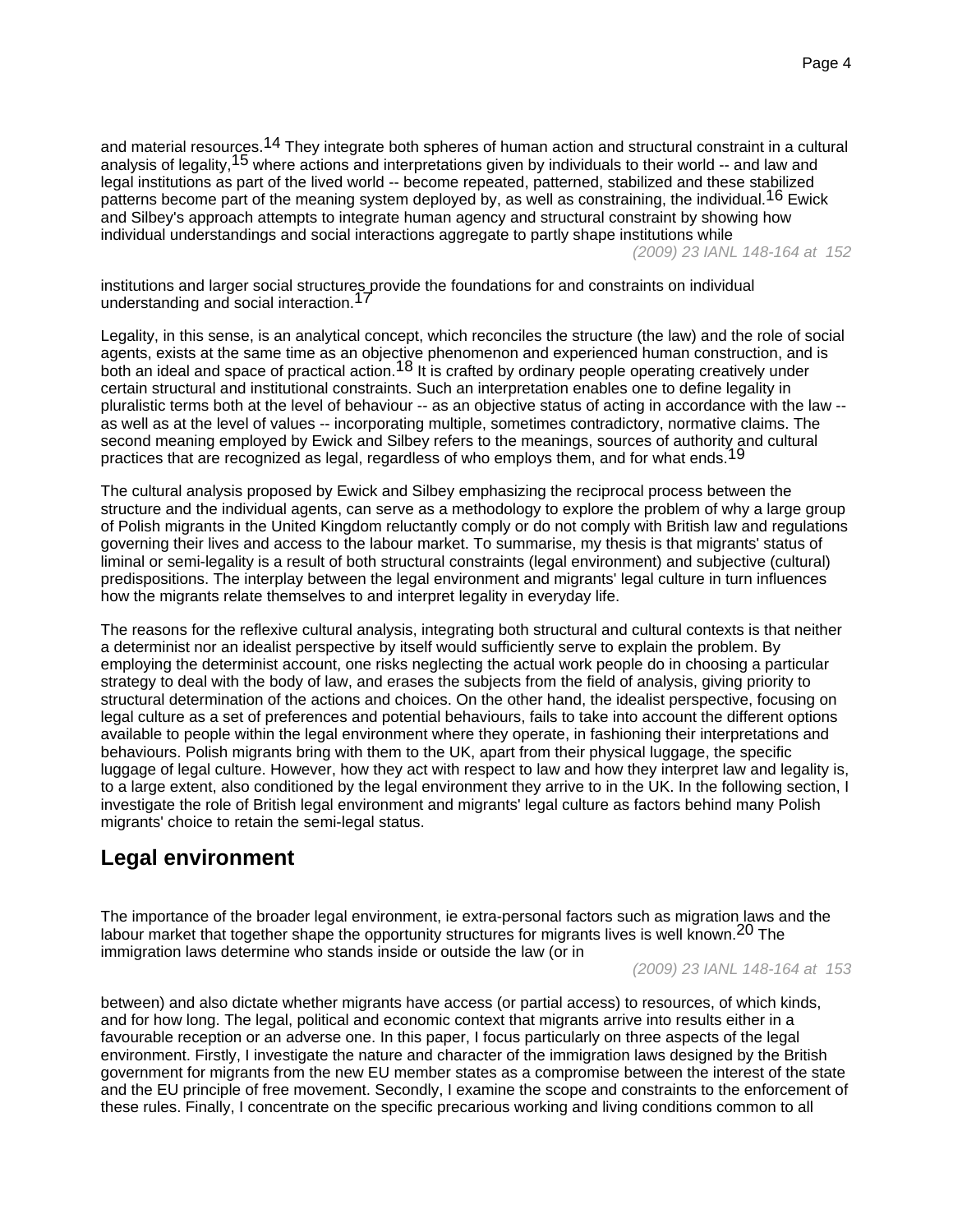migrant workers in the UK (and therefore also to Polish migrants).

Although the legal arrangements of the 2004 EU Enlargement and the accession of 10 new member states to the European Union were decided in the Accession Treaty signed in Athens on 16 April 2003, the Treaty included certain pre-determined transitional arrangements, which provided for derogations from the acquis by the fifteen (old) EU members and the new member states.<sup>21</sup> According to the Accession Treaty (the relevant provision is found in art 24, Act of Accession 2003, Annexes) the fifteen were entitled to derogations from art 39 EC (Free movement of workers) and the first paragraph of art 49 EC (Freedom in the provision of services within the EU) with respect to the eight new Members from Central and Eastern Europe but not with regard to Cyprus and Malta. By the terms of the Annexes to the Treaty of Accession (art 24, Act of Accession 2003), the fifteen EU member states also derogated from arts 1 to 6 of EEC Regulation 1612/68, on the freedom of movement for workers within the Community, which specified the conditions of access to the labour market that could be limited in the transitional period. The UK was one of the countries that granted the citizens from the new EU member states (including Poland) access to the labour market on 1 May 2004 on the conditions specified in national regulations.

The laws put in place by the UK for the migrants from the new EU member states, although fairly liberal in comparison to the immigration policy of other old EU member states (Germany or Austria, for example), did not make the migrants full recipients of the free movement of persons principle, but set out certain conditions to obtaining such a status. Those migrants who were admitted into the UK on the basis of European citizenship but who failed to comply with the British (national) laws conditioning their legal employment and residence find themselves in the in-between sphere between legal and illegal, acceptable and forbidden. On the grounds of the Social Security (Habitual Residence) Amendment Regulation 2004 (SI 2004/1232) they are excluded from participation in the welfare system and access to benefits otherwise available to EU national workers and work seekers on the basis that they have not worked for a full 12 months. If they fail to register with the WRS within one month of taking up a job, their employment -- in the context of the Accession (Immigration and Worker Registration) Regulations 2004 (SI 2004/121) -- becomes illegal.<sup>22</sup> However, according to European law, as European citizens, they do not face the risk of deportation.<sup>23</sup>

The power of exclusion and the overall character of the British legislation results from the struggle for compromise between the national, state interest and the EU principle of free

(2009) 23 IANL 148-164 at 154

movement. The 2004 Regulations were enacted to protect the British social security system from 'welfare tourism', and to ensure that Great Britain will enjoy the benefits of labour migration. At the same time, as non-discrimination is a fundamental principle of Community law, it was extremely unlikely that the Community would turn its back on decades of progress and permit member states to benefit from labour migration without imposing at least some social responsibilities towards the migrants -- '[...] Member State cannot provide less protection or afford less social rights to accession state nationals than would be afforded to any other EU national.'24 Hence the WRS was put in place as a compromise -- to monitor the scale of migration, to regulate access to the welfare system for A8 workers, but not to reduce the number of migrants. This normative internal contradiction of law resulting from its ambition to accommodate both, the nation state interest and EU principles, has weakened its meaning.

The lack of clear executive clauses in the 2004 Regulations -- 'the unregistered worker may (my emphasis) have to stop working<sup>'25</sup> -- point to a conclusion that it is a 'soft' law, a law which has lost its coercive power, and is implemented rather by negotiation and the reasoning behind it, than the prospect and fear of punishment. If a migrant worker from the accession state does not apply to join the WRS scheme within one month of starting a job, the employment becomes illegal after that date. There is, however, no mention of any legal consequences for the worker failing to register, apart from the practical issue that any time a worker spends working in the UK illegally will not count towards the 12-month qualifying period to become exempt from registration. As the law does not have the quality of prohibition, non-compliance does not make one feel as if one is actually breaking the law: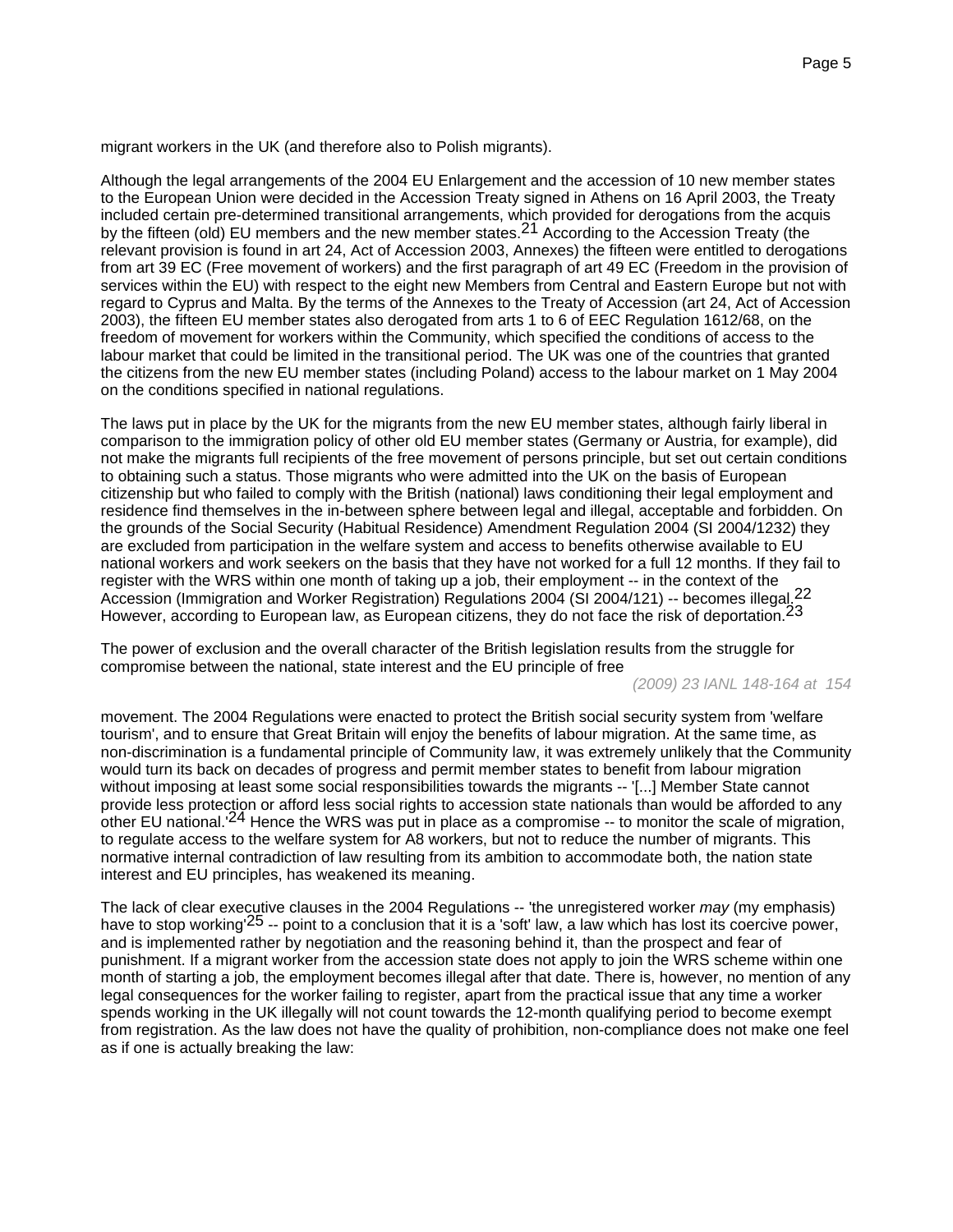'There are no consequences. There is no formal punishment for not registering; they can remind you to register but they cannot force you to register by, for example, making you to pay a fine [Interview, No. 5].

Generally, you have the right to live in the UK and to work. I did not feel pressured to register, or anything. The registration comes in handy only when you want to claim any benefits [Interview, No. 6].'

With no real coercive power, and without the power of punishment, all the law is left with is its power of exclusion. When migrants from the new EU member states fail to register their employment under the 2004 Regulations they become indefinitely excluded from full participation in the welfare system. In this way the law acts as a barrier to benefits and social support. The law is there to exclude those who do not comply rather than to impose the rules in general.

The second important aspect of the legal environment is how these, even so 'soft' and toothless rules and regulations, are actually enforced and executed in the United Kingdom, and how law enforcement influences Polish migrants' responses to the law.

According to British law, the enforcement of the 2004 Regulations (particularly the WRS) is passed to the employer. The law says that the employer, who continues to employ an unregistered worker may be committing a criminal offence, and face legal sanctions -- a fine of up to 5,000 pounds.<sup>26</sup> Although on 1 May 2004, the British government introduced measures

(2009) 23 IANL 148-164 at 155

to strengthen the enforcement of s 8 of the Asylum and Immigration Act 1996 (as amended by s 147 of the Nationality, Immigration and Asylum Act 2002) which made employers in general responsible under the regulations for ensuring that they were authorised to employ a worker from one of the eight Accession States affected by the WRS,<sup>27</sup> conviction rates following section 8 prosecutions remained very low. Between 1998 and 2005, 17 employers (including eight employers in 2004) were successfully prosecuted for illegally employing migrants under s 8. More than half of s 8 convictions in 2004-05 resulted in fines of less than 700 pounds, with four employers fined the maximum of 5,000 pounds.<sup>28</sup>

According to the Home Office 2006 report on employers' use of migrant labour, employers expressed no knowledge of illegal working, whereas others actually were or had been recruiting illegally. This was reportedly owing to their ignorance concerning registration procedures and their responsibilities as employers. Some employers admitted the procedures were too time consuming to deal with and sometimes 'turned a blind eye' to workers of unknown legality.29 On the other hand, many employers, who recruited through recruitment agencies, assumed that the agencies made appropriate checks. 30

From the migrants' point of view, the character of the WRS registration -- especially the lack of practical and legal consequences for the worker who fails to register, as well as the initial cost of the registration (between £50 and £90) -- act, to a certain extent, as deterrents to comply with this regulation. As a result, many of the migrants, due to financial constraints and scarce resources, especially upon arrival in the United Kingdom, preferred to postpone registration for later, after the initial priorities and instrumental needs are taken care of (steady income, bank account and accommodation). $31$  The inconsistent enforcement and popular practices of 'turning a blind eye' to migrants of unknown legality do not inspire migrants' confidence in the WRS and make the registration look pro forma **--** as an unnecessary burden and trouble:

> 'After the first year I have been working for the cafe, they wanted me to have it done [WRS]. So after one year they were sending me signals to do it, to register. So I finally did it. But later on they employed another person, who did not have WRS, who did not have NIN [National Insurance Number] and it was ok [Interview, No. 30].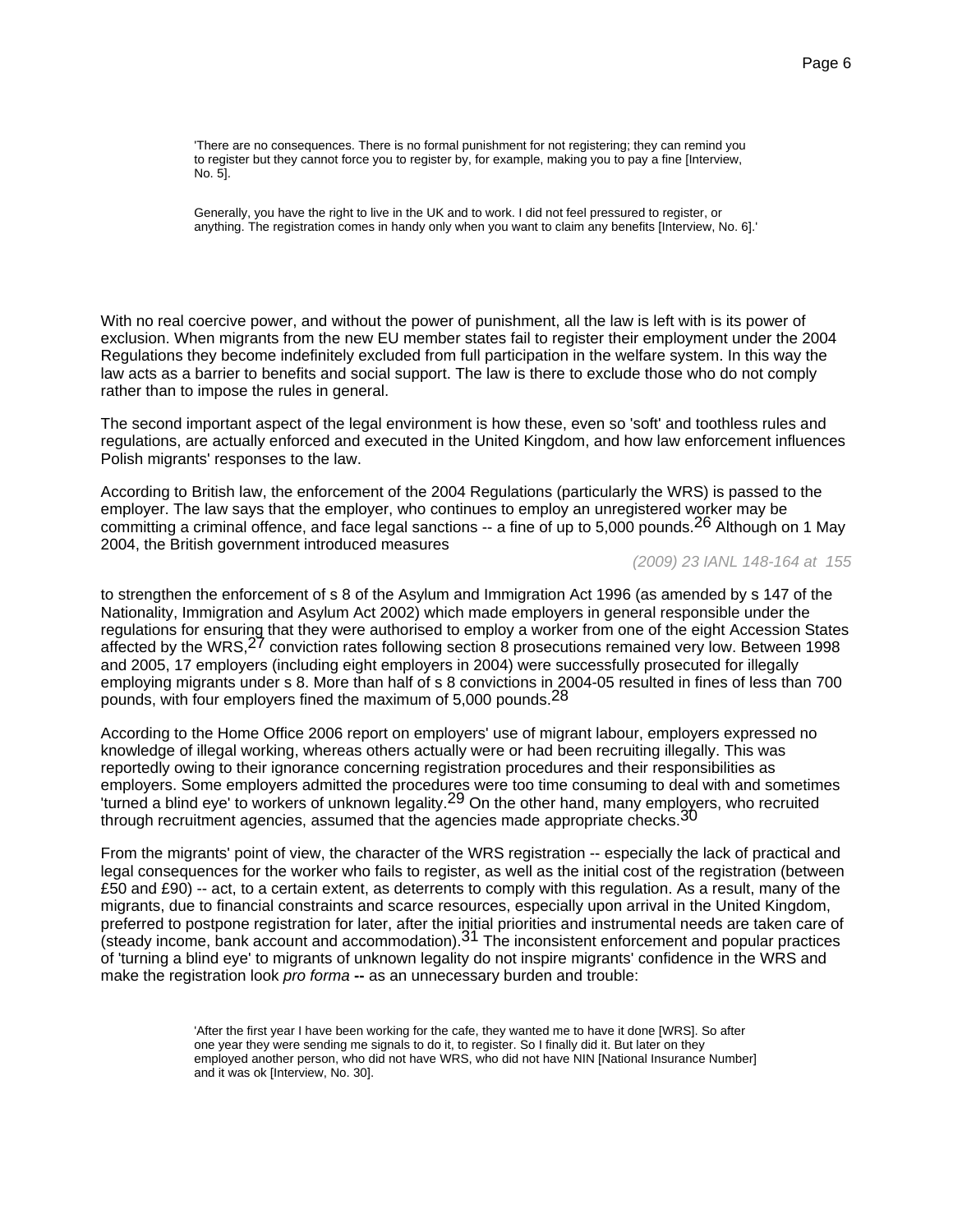I started the new job and I had to re-register with the WRS. I received the documents from the lady in our office, but I was not in a hurry to fill them in and to post them. Then the office lady had left, and the new one was not particularly interested in my case, so I also gave up [Interview, No. 23].'

The evidence of inconsistent law enforcement with regard to the registration rules designed for migrants from new EU member states suggests that the British state itself adopted a 'soft'

(2009) 23 IANL 148-164 at 156

approach towards enforcing this legislation. The WRS was put in place to monitor the scale of migration and not to reduce the number of migrants. Paradoxically, the recent reports show that it failed to deliver accurate figures and lowered the actual numbers of Eastern European migrants by not taking into account those working and living in the United Kingdom in the in-between sphere of legal/illegal. These inconsistencies made the scheme less relevant and less important from the perspective of the British authorities. Additionally, to enforce these rules could prove to be a very time consuming and costly project, therefore, not very beneficial to the state.

Thirdly, the legal environment as it impinges on Polish migrants, could also be examined from the perspective of precarious working and living conditions experienced by all migrant workers in the United Kingdom. The low-wage and low-skilled sectors of the labour market where large groups of migrants find employment initially are very well documented for low legal awareness and law enforcement.<sup>32</sup> In order to maximize their profit employers operating within these sectors rely on flexible labour supplied by employment agencies.<sup>33</sup> The employment agencies supplying workers for the low-skilled, low-wage sectors of the economy are an inseparable part of the British flexible labour market. Since the 1990s, an increasing number of people find employment through such agencies. Employment agencies are also very popular among the post-2004 migrants from Poland and other Eastern European countries.

The general character of employment businesses in the UK, however, does not give rise to an employment relationship in law between the employment business and a worker or work seeker, which makes work security regulations very difficult to enforce. This makes it easy for the agencies to drift into the grey area of employment legislation subject to abuse of rules and power. This allows different groups of the regulated to operate according to their own 'rules of the game' even though such interactions might be subversive to the legal system. Agency workers are not employees (which, under UK employment law, are defined as those employed under a contract of employment in the narrow sense of the term<sup>34</sup>) and therefore have no right to statutory notice, the right to claim unfair dismissal, redundancy or the right to return after a period of maternity related absence.<sup>35</sup> Also the enforcement of basic statutory rights, guaranteed by the 2003 Regulations with regard to agency workers -- such as: to be paid according to the national minimum wage legislation, the right not to be forced to work more than 48 hours per week, the right to protection of their health and safety while at work, paying taxes and national insurance contributions -- are very ambiguous and often questionable.<sup>36</sup> Not surprisingly then, when the WRS was introduced, many employers operating within the low-skilled, low-wage sectors, especially recruitment agencies, did not take it seriously.

(2009) 23 IANL 148-164 at 157

Many Polish migrants, who arrive in the UK without sufficient financial, cultural resources (knowledge of English) and social capital (eg migrant networks), find themselves working in the 'grey area', often operating at the border between legal/illegal, acceptable and forbidden. The nature and character of precarious work within the low-wage, low-skills sectors do not inspire much confidence in law in general:

> 'I am certain that in the agency there were two people directly responsible for the recruitment: two guys. And you had to bribe them to get any kind of job. When I came three years ago, you had to have something with you if you wanted a job, some alcohol or Polish sausages; without the gifts it was very difficult to get a job. And one more thing -- you did not need to speak any English, you did not need National Insurance Number, you did not need to register with WRS -- it was like that three years ago. I am not sure how it is now, though [Interview, No. 13].'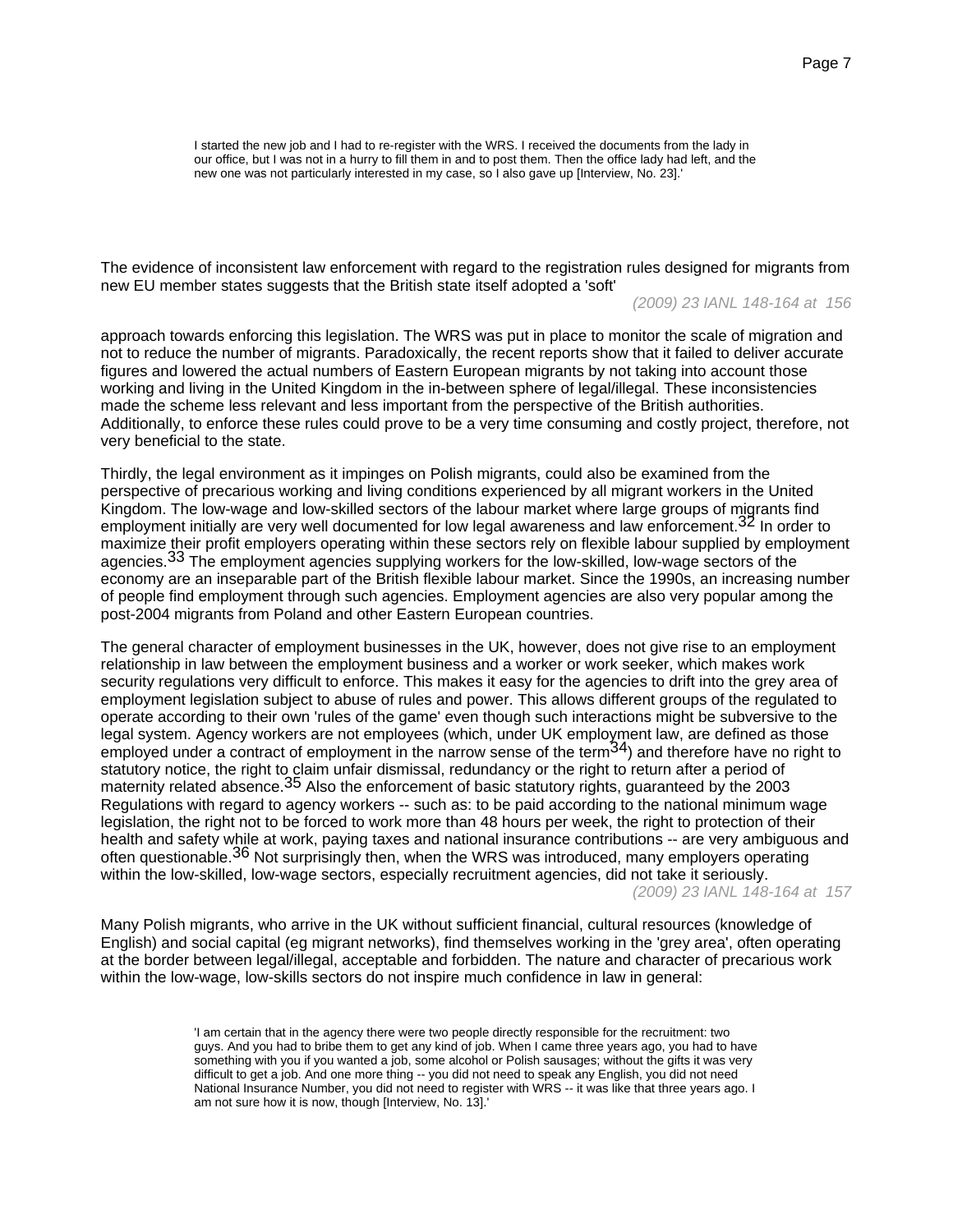Lastly, the lack of consistent enforcement of the registration on the part of the British authorities could be explained by the fact that compliance with the rules was originally thought to be in the interest of the migrants themselves. Upon registering with the WRS, they work toward the 12 month period, upon completion of which they become fully included in the welfare system, pass the habitual residency test and therefore gain access to contributory and means-tested benefits. Why, then do many Polish migrants not comply with these rules and therefore decline to gain from registering their employment and fully legalizing their stay? There are other factors stemming from the migrants themselves -- their individual goals, actions, image and experience of law, their legal culture -- which could prove helpful in addressing the question. Many Polish migrants, who come to the UK, agree that instrumental considerations (short stay with the plan to earn and save money) took priority over others in motivating them to migrate; they come with limited knowledge of British law, scarce cultural and social resources (limited knowledge of English), and share specific attitudes and values with regard to the law. These equally prove to play an important role in explaining the continuation and prevalence of their semi-legal status.

# **Polish legal culture**

Legal culture is an established term in the scholarship of socio-legal studies. At the same time, this concept is one of the most general and ubiquitous in the study of law and society. Working with legal culture opens a Pandora's box of initial problems and dilemmas. Various scholars argue that the all-inclusive nature of the concept makes it theoretically incoherent, as it explains too much and tends to be a self-contained 'super-organic' reality.<sup>37</sup> Even Lawrence M. Friedman, the greatest advocate of legal culture, agrees that it serves more of an artistic than a scientific function, as it allows an impression of general tendencies to be sketched.<sup>38</sup> There is a problem with using culture as an explanatory concept. Formal definitions of 'legal culture' vary tremendously across disciplines and scholars.<sup>39</sup> Some authors have even suggested that the term

(2009) 23 IANL 148-164 at 158

is so misleading that it should be abandoned in favour of other alternative concepts such as legal tradition $^{40}$ or legal ideology<sup>41</sup> or legal consciousness.<sup>42</sup>

All these arguments point to a conclusion that legal culture is not an easy concept. However, as Friedman notices, many of the basic concepts of social science -- fundamental ones, such as structure, institution or system -- are vague and general, hard to define or delimit.<sup>43</sup> And this factor does not make them necessarily incoherent, unsuitable or irrelevant for the purpose of social research. Legal culture is one of these concepts that are useful ways of lining up a range of phenomena -- social beliefs, opinions, values and outlooks -- into one very general category (heuristic usage). The notion of legal culture employed here derives from the original definition of legal culture by Lawrence M Friedman, where legal culture, as part of general culture, 'relates to those parts of general culture -- customs, opinion, and ways of doing and thinking -- that bend social forces toward or away from the law'.<sup>44</sup> The notion encompasses a particular configuration of values, attitudes and behaviour to law -- how they are intertwined, what they produce and the complex interplay between them. The stress on 'configuration', on how the values, attitudes and behaviour transcend particular individuals and their cognition, and are aligned to create a distinguishable pattern is particularly important, as different configurations would inevitably produce a different outcome in the form of a different legal culture. This results from the methodological approach to culture employed here -- culture is employed as something to be explained, explored and given a 'thick description'.45

Of course, no two people have the same ideas and values about law, behave identically, or have the same political views. Although it is the Polish legal culture that constitutes the main unit of analysis, I am far from assuming that all Polish migrants in the United Kingdom will share the same legal culture. While modern nation states, as relatively stable, defined and powerful, are the most obvious mechanisms capable of sustaining the conditions necessary for normative orientations to emerge and be maintained through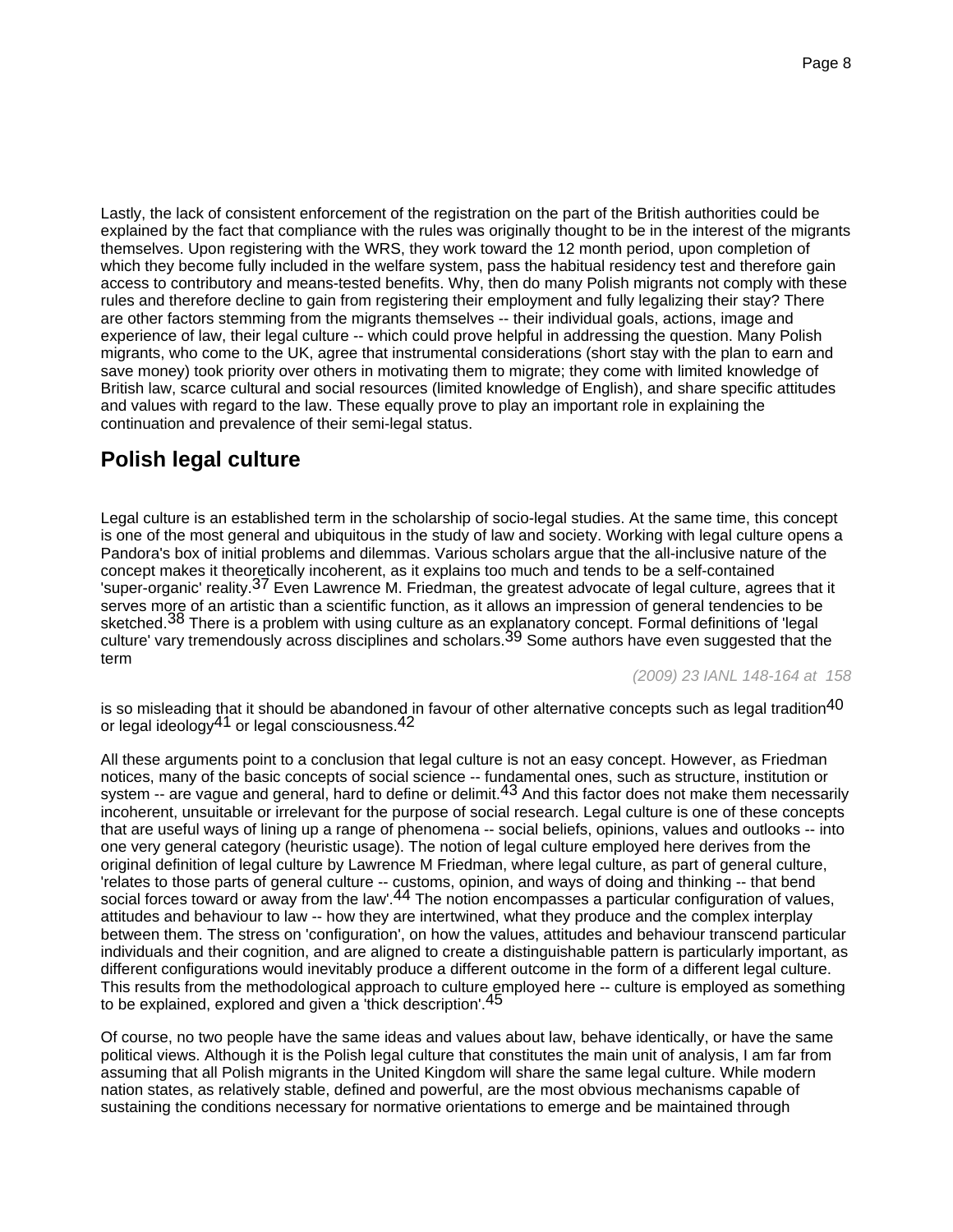socialization within such institutions as the family, the educational system, state, legal order, etc, other formal and informal organizations with such capacities can be noted (including national and ethnic groups, local communities, social occupations and classes, religious groups and others).46 Therefore, not all migrants would draw from the same cultural resources, and this situation leads to disparate outcomes at the destination area. This research is however underpinned by a general assumption that some common tendencies, patterns of behaviour and attitudes to law could be distinguished. In a similar vein, Friedman argues convincingly, that 'although no two people share the same ideas about law, there are surely patterns of the distribution of these ideas and values'.<sup>47</sup> And it is likely that certain social behaviour will follow them. Some of these patterns are sharper and more interesting than others.

The image of law among the interviewed Polish migrants was quite diversified. Generally, however, people did not have a good experience of law in Poland. Law could be associated

(2009) 23 IANL 148-164 at 159

with something aside from true social relations. One owner of a small business in Poland considered the law in Poland to be too harsh, too complicated, overloaded and inconsistently applied:

> 'And the Polish institutions, tax offices were chasing only the people who operated legally. It was easier to track them, and, due to the proper documentation, point out that this and that tax has not been paid. They completely did not care about the people from the black market, as of course, they had no way of tracking them in the first place. The officers and inspectors had the right to close your business for any reason. Very often, if they did not receive a tribute from the local businessman, they would openly say: "We will destroy you." It happened to me. If you gave them a bribe you were safe for some time at least. If you did not give them a bribe, then it did not matter whether your business was legal and you had all the regulations in order. They would find something for you anyway' [Interview, No. 4].'

Other migrants, young people who arrived in the UK after working for a couple of years in Poland had no experience of long-term, stable employment and contracts. The employment law in Poland favours the workers but puts high obligations on the employers for paying the national insurance contributions:

> 'The national insurance contributions were taking approximately 70 per cent of a worker's salary, it was disproportionate to what I actually could pay my workers [Interview, No. 6].'

Therefore most of the people I interviewed were either employed on short-term contracts, or had unwritten agreements with their employers giving them basic or no job security:

> 'All these jobs I had were either not financially rewarding, e.g. telemarketing -- I was just working for the commission, around 100 Zl per month48, or short-term, unstable. I did not have a written contract, but it was more a pyramid type of business -- someone was in charge of a group of telemarketers and paying a percentage of his commission to his workers, there was another person on top of him, etc. We were not signing a short-period agreement with the company, but with the person directly on top of us [Interview, No. 9].'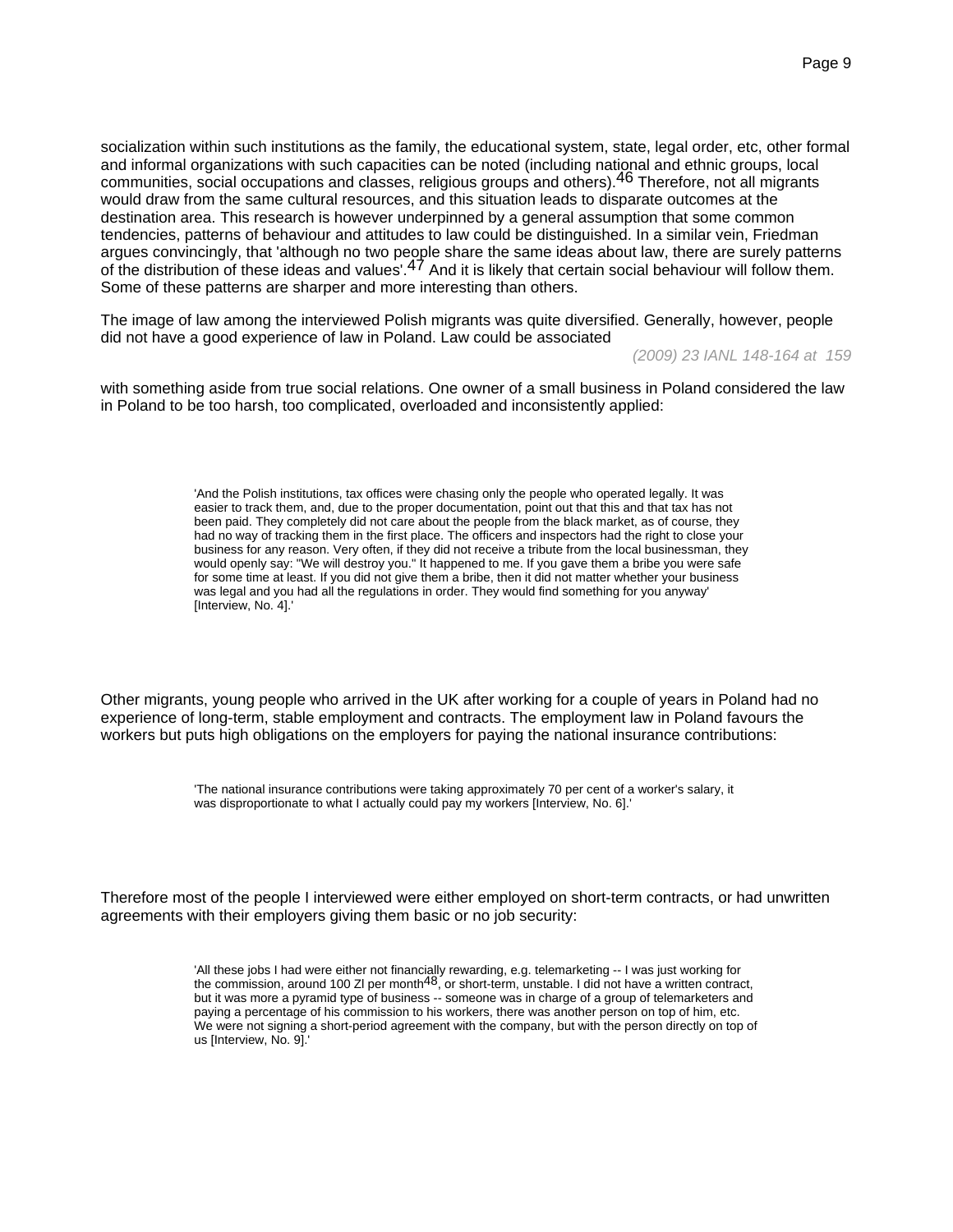In the Polish public discourse an instrumental attitude to law prevailed. Although law in general could be considered as a tool to achieve certain social goals and values, in Poland the narrow interpretation of the instrumental quality of law, especially the manipulative character of enacting and using law in a political game, seemed to be dominant.49 As Kurczewski observes, in contemporary Polish legal culture most common is the interest to claim 'one's own' right to obtain a certain goal, no matter whether the pursuit of 'one's own' right takes place through legal or illegal means, or in-between.<sup>50</sup> The 'one's own' rights are evoked to

#### (2009) 23 IANL 148-164 at 160

justify the achievement of instrumental needs. This behaviour is socially tolerated, as long as similar behaviour of others does not interfere with the fulfillment of one's own aims. In the event of such conflict, the law is treated more as a constraint to a preferred action, rather than shelter or protection. When asked about popular associations with law, the image of the colour red -- saying: stop, you cannot do this -- prevailed among the interviewees. Hence, after law's instrumental capacities were exhausted in a given context or situation, the law was very often ignored or pushed further down the scale of importance.

The general climate of the attitude to law can be traced in the socio-legal history of Poland. In medieval and early-modern Poland (1365-1795) the law safeguarded the status quo between a traditionally strong nobility, who held an immense role in the legislation, and their elected kings. The monarch did not have the authority, nor the tools to enforce and execute the law. As a result, the anarchy of political life was very often mistaken for the true realization of nobility's freedom.

As different attitudes to law and legality are determined by different historical, political and institutional factors, Polish legal culture is significantly different from its British counterpart. Historically, in Britain, the law was used to protect the rights of the people (nobility) and balance the strong executive authority of the monarch. Hence, according to Bierbrauer, the British legal culture is characterized by the general legitimacy and acceptance of authority, as well as the balance between discretion and particularism in legal decisions.51 As argued by Galligan, the legal containment of official power in Britain resulted in a bond of trust between governors and the governed -- upon which the principle of the rule of law was based.<sup>52</sup> In Poland, on the contrary, the monarch was frantically suspected of depriving noblemen of their freedoms and privileges, which paralyzed the government and left the country in the hands of magnates, who ruled in their domains like in 'private states within a state'. This situation led to the partition of Poland (1795-1918) between Russia, Prussia and Austria, which resulted in the development of three different legal culture traditions on Polish territory.

The period of socialism (1945-89) saw the arbitrariness of power due to the absence of the rule of law,  $53$ and the connections based on do ut des principle revealed in the studies on mechanisms of corruption.<sup>54</sup> Rules of the game were changed unpredictably, subject to no formal procedures of consequence. 'Extralegal' administrative measures, invisible sentencing boards, and secret informers took the place of law.<sup>55</sup> Among ordinary people, it led to the development of informal networks operating contrary to existing 'official law'.56 The recent transformation with its extremist politics, volatile economics and bewildering legislation did not inspire much confidence in the rule of law, either.

Although historical experiences can be seen as common to all Polish nationals, I am far from assuming that all Polish migrants will share the same legal culture. Therefore, the experience of working professionals migrating between the two branches of a company or changing jobs might well be very much different from the narratives of migrants who came to the UK as a matter of necessity (e.g. they had been made redundant), took a break from

(2009) 23 IANL 148-164 at 161

school-life, 'looked for opportunities after completing their studies', or escaped from 'lack of a future and debts'.

Upon arrival in the United Kingdom the first priority for most of the migrants was to find a job and be able to support themselves financially. Therefore it was usually the context of the beginnings -- of looking and finding a job -- where the interplay between the legal environment and migrants' legal culture were to be observed.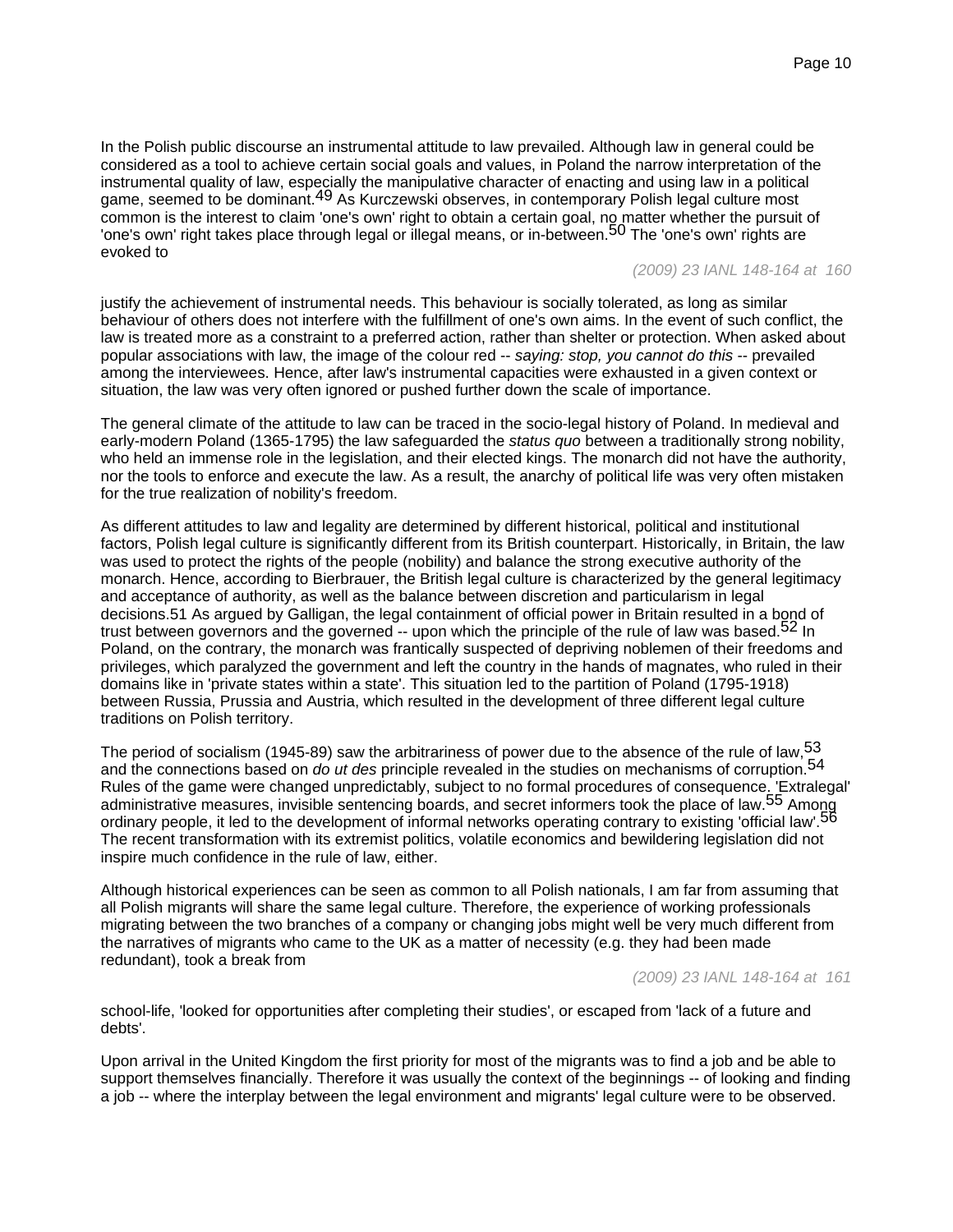From the start, migrants' bargaining power was much less in comparison to British employers or employment agencies. The majority of them were therefore willing to accept any of the conditions specified (or not specified) in the verbal or written contracts upon being offered the job. This unequal situation between them and their employer left them with practically only one strategy to follow: 'take the risk, wait and see what happens next'. Not surprisingly the law was moved further down on the scale of importance:

> 'To be honest, I really needed a job. I was desperate. Have you ever been looking for work here? So you know how it is. I was looking for job from end of May, I found my first stable job mid August. It was via an agency. By this time, your only goal is to have this job, have the money coming in. But to be honest I was lucky, even without the papers, I wasn't cheated on or anything like that [Interview, No. 10].'

They were willing to accept any terms and conditions they were offered, including work which paid 'cash in hand' with no weekly payslips, no taxes deducted, and contracts that did not reflect the real working conditions:

> 'My first work was through a friend, in a kebab restaurant in K. It was full time, but it was illegal. I was not registered; they did not care about WRS and registration of their workers. I stayed there three months. They also put in my contract, that I was working four days per week, while I was actually working full time. They needed the figures for their bookkeeper. I was working six hours per day, ten hours per day, eight hours. You could not do much in a place like that. You can either accept the conditions or change the job. It was my first job, I did not have much choice. It was bringing money at least. I was paid for eight hours per day, but I had to come half an hour before my work started, then I had to stay at the end of the working day to clean the place. They did not pay more for Sundays or something, it was all one rate [Interview, No. 13].'

> 'To be honest, I worked there rather illegally. In this job I got paid in cash, at the end of every working week. I realized it only after some time, though. But one had to do something; one had to do something to have money. I also wasn't asked by anybody about the insurance number or Home Office registration. I started thinking about it myself, later on [Interview, No. 4].'

Many of my interviewees very much realized the irregular character of their initial or subsequent jobs. At the same time, they were ready to accept it. The situation was, however, an ambivalent one, and, on the whole, had more to it than only being a matter of survival. My Polish interviewees felt that they were allowed in the UK and had had no problems with clearing Immigration upon arrival. There were also no restrictions in place for them to take up a legal job, as legally they did not require visas or work permits. How the Polish migrants decided to go about the law in the UK was less determined by their immigration status and was more a matter of choice, or more precisely: not making the choice to legalize their stay, of remaining indifferent towards the law -- having in mind the experience of law they brought

(2009) 23 IANL 148-164 at 162

with them from Poland. The association of law with the colour red, very often used to describe the law as a constraint to a preferred action, combined with instrumental, considerations proved to add weight to a migrant's decisions on whether or not to comply with the law. It did not mean that migrants that chose not to comply with the law were ill-natured. Very often, and logically, they made their choices simply to ensure that they themselves benefited more:

'I had a contract of employment in my first job, in a pub. I have read the contract and I knew the terms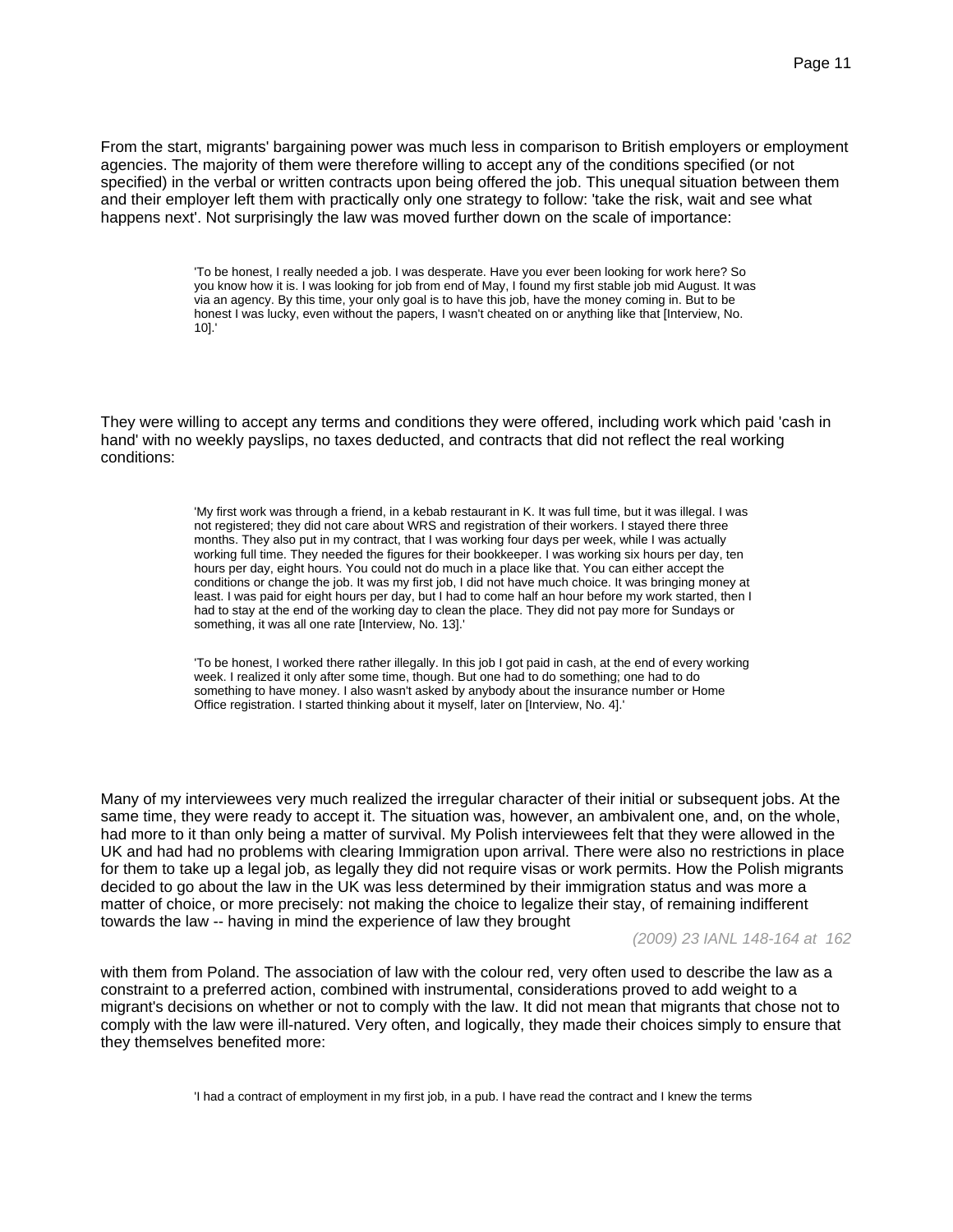and conditions. I also had an unwritten agreement with my boss, that on the contract it was stated that I was working for 20 hours per week, and I was paying taxes for 20 hours per week. Generally, when you work part-time you pay less tax. So I was paying 4 pounds a week of tax and 4 pounds a week for NI, and the rest of my wages I received cash in hand, as I was working full time. This deal paid off to my employer and it was better for me all in all [Interview, No. 19].'

'Apart from my day job, once a week I was working in a pub. I did not have contract, I was paid cash in hand. I asked the landlady there how she was going about it, as -- as far as I knew -- she herself was an accountant. And she told me that she put me in her books as a casual worker. And if I was working as a causal worker, she did not have to pay the tax for me, and I did not need to pay the tax either. If I was to pay emergency tax there, I would have not accepted that job [Interview, No. 21].'

The semi-legal status many Polish migrants find themselves in, while living and working in the United Kingdom, results from the particular legal environment they arrived into -- the 'soft' rules, their enforcement and the specific treatment of the law in the labour sector migrants arrive into, combined with the migrants' legal culture -- the experience of law from Poland. These two factors shape migrants' choice about the status they are ready to accept even against their own interest. What is also interesting to observe is how the status of semi-legality influences the migrants' interpretation of law in the United Kingdom. How do they themselves make sense of their actions, and internalize the concept of law and legality for the purpose of their everyday life?

# **Legality is gradual**

Migrants' legal status impinges on many vital spheres of their existence, and shapes who they are, how they relate to each other and to the law in the host country, their participation in local communities, and their continued relationship with their homelands.<sup>57</sup> As legal status also affects how migrants interpret the world around them and judge their actions, in the following section I focus on how migrants who share, or at some point in life used to share, a semi-legal status relate themselves to law and legality in their everyday life in the host country.

The fieldwork revealed that legality for many migrants sharing a semi-legal status was extended in time and gradual:

> 'I came to the UK with the plan that I wanted to stay here for longer, I wanted to settle. It did not matter whether I succeed from the beginning or not, I knew I wanted to stay here, I wanted to earn money for my pension. Therefore I had to make all my papers in order sooner or later [Interview, No. 24].'

> > (2009) 23 IANL 148-164 at 163

Initially, for the majority of my respondents, it was acceptable to take up employment, without registration and without a National Insurance Number, although they had the knowledge that such documents were required. Gradually, and generally in that order, they first applied for a National Insurance Number, mainly due to the fact that obtaining it resulted in the reduction of the rate of Income Tax (instrumental considerations). The second priority was to negotiate the terms and conditions of a fair(er) contract, or -- if it was not possible (as in majority of cases) -- change the employer. Joining the WRS due to the lack of legal consequences and financial constraints, was usually postponed until it became absolutely necessary or practical (when applying for benefits).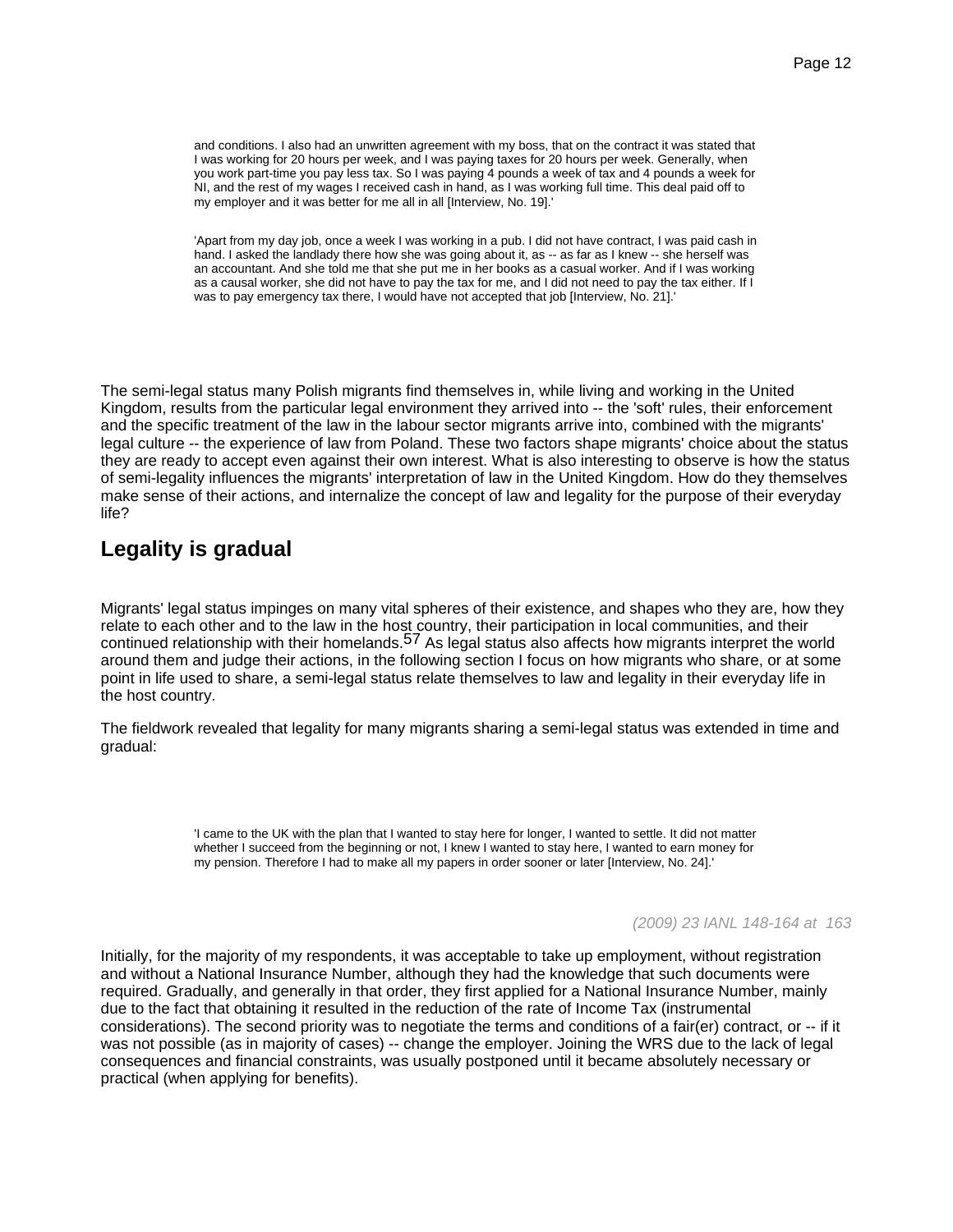The way the interviewees made sense of how they related their experiences to the concept of legality revealed that semi-legality itself was dynamic and changing, and could be placed on a continuum between the poles of legality and illegality. Someone could be more legal than someone else or less legal than someone else, or perhaps should one say less-semi and more-legal or more-semi and less-legal. Legality seemed to be associated with weekly wages, which were paid regularly either in cash or to the bank account, taxes on the payslips, and payslips themselves. If the employer was cheating with the wages, or was delaying the weekly payments, then the job automatically became illegal in the opinion of the Poles. Receiving a payslip, having the wages paid into a bank account (instead of 'cash in hand'), and having the holidays accrued, of course, would make the job look more legal:

> 'My manager was employing people in such a way, that there was no contract, no written contract, but you were paid all the hours you worked, everything was legal, you received payslips, you had your tax deducted, NI was deducted, the only difference was that when it says holiday on the payslip, you did not have written how much holiday you've earned, as -- according to him -- all his workers were all part-time and casual and he did not have to pay the holiday, or give paid holiday to his employees. In this respect my next job was more legal, as I received both holiday pay and the contract. Now I am working for an institution, and everything has to be there, including the WRS [Interview, No. 26].'

From the account of the interviewees I managed to gather the sequence of importance the certain steps of moving status were placed on the continuum between the legal and illegal. The first necessary step was weekly wages, paid regularly. Receiving regular payslips with the tax deducted, or wages paid into the bank account made the job look more legal. The next step was to have the National Insurance Number -- initially a temporary National Insurance Number, as it helped to lower the amount of tax and national insurance contribution, and later -- the permanent, unique National Insurance Number. Having holiday accrued, and holiday pay calculated on top of the wages, would put one even further along the line. Then came a written contract which might have been very general and short, but was written with terms and conditions stated. The more of these elements one accumulated, the more legal his or her stay and work in the UK was perceived to be. At the very end of the continuum was the WRS. For many of my respondents joining the WRS on the pursuit to legal status was considered optional and dependent on whether one would like to claim benefits in the UK at a later stage, or not.

Gradual legality -- moving status between different stages of semi-legality and eventually legalising their stay -- was therefore, in a majority of the cases, inspired by instrumental needs and attracted by prospective gains (better job security and working conditions, access to benefits and welfare support). However, the gradual character of the process also revealed migrants'

#### (2009) 23 IANL 148-164 at 164

changing attitude to legality  $-$  legality perceived as a value.<sup>58</sup> As a consequence, the subsequent stages on the scale of moving status were combined with greater appreciation of legality; migrants gradually assigned a more important role to the law. The law might still have been perceived as quite distant, but more often than not it was associated with the sense of comfort and order. This process reveals the potential scope for future changes and subtle adaptations of legal culture. As summarized in one of the interviews:

> 'Here [in the UK] it is much more relaxed, people are much more relaxed about the law. Ok, for example there is a street crossing, there are these orange lights, but you can cross the street from one side, you can cross it from the other side of the lights. There won't be a policeman waiting for you around the corner asking you for your ID card. Here you just have some general rules, but you can go around them, or take your own responsibility for yourself, for what you find reasonable or not, then you learn the value of it, and start appreciating it [Interview, No. 8].'59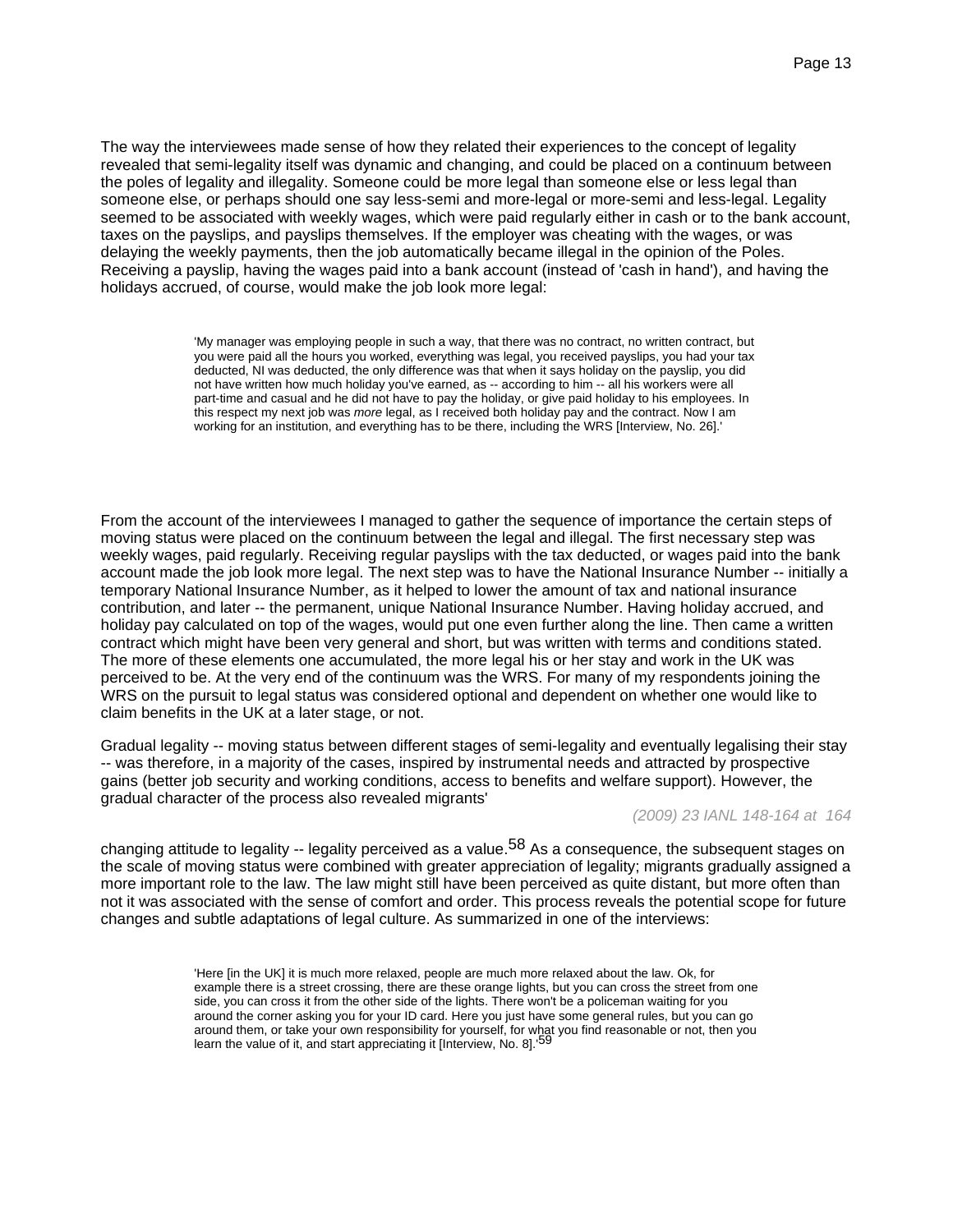To conclude, legality could be discussed at two levels: a behavioural one and at the level of value. At the behavioural level it relates to an objective status of acting in accordance with the law. At the level of value, legality is appreciated as a quality of social life. Nevertheless, it still may incorporate multiple, sometimes contradictory, normative claims, meanings, sources of authority and cultural practices (recognized as legal and legitimate, regardless of who employs them and for what ends).<sup>60</sup> My research shows that moving on the behavioural scale of legality (even if inspired by instrumental considerations) brings with it more appreciation of legality as a value. As the ways in which people place themselves as legal subjects in turn affects how they relate themselves to the law and legality, through the everyday actions of changing status, people experience a new quality of 'legal' (in the sense of lawful and authorized), which then brings about an internalization and appreciation of the value of legality.

1 Cecilia Menjivar 'Liminal Legality: Salvadoran and Guatemalan Immigrants' Lives in the United States' (2006) Vol 111, No 4 American Journal of Sociology 999-1037.

<sup>2</sup> Also known as the A8 states: Poland, Latvia, Lithuania, Estonia, Czech Republic, Slovakia, Slovenia, and Hungary.

3 Home Office, Department for Work and Pensions, HM Revenue and Customs, Office of the Deputy Prime Minister (2008) Accession Monitoring Report, May 2004 -- December 2008 (not available in printed format). Accessed from http://www.ukba.homeoffice.gov.uk/sitecontent/documents/aboutus/reports/accession\_monitoring\_report/ on 25 March 2009.

- 4 Ibid at p 8.
- 5 See Mejnivar, supra note 1 at p 1000.

6 Bridget Anderson, Martin Ruhs, Bernhard Rogaly and Sarah Spencer Fair enough? Central and Eastern European Migrants in the Low-Wage Employment in the UK, COMPAS Research Report, University of Oxford, 2006.

7 Ibid at p 1.

8 Martin Ruhs 'Greasing the wheels of the flexible labour market: East European labour immigration in the UK', Working Paper No. 38, Centre on Migration, Policy and Society, University of Oxford, 2006.

9 See Mejnivar, supra note 1, at p 1000.

10 Ibid.

11 As the concepts: 'semi-legality', 'semi-compliance' and 'liminal legality' identify similar phenomena of retaining the in-between status, remaining at the border between legal/ illegal, for the remainder of this article I continue with the term 'semi-legal'.

12 Patricia Ewick, Susan Silbey 'The Structure of Legality: The Cultural Conditions of Social Institutions', in Rober Kagan, Martin Krygier, Kenneth Winston (eds) Legality and Community. On the Intellectual Legacy of Philip Selznick (Oxford, Rowman and Littlefield Publishers, Inc, 2002) at pp 149-166.

13 It would be too easy and too simplistic to assume that the move on the continuum illegality -- legality is only unidirectional. Migrants for various reasons may drop from the WRS or -- in the event of changing job -- not re-register their employment. As a result they return to the semi-legal status. This delays (sometimes indefinitely) the legalization of their work and residence. However the majority of the migrants, generally motivated by instrumental gains, will continue moves toward legality.

14 See Ewick & Silbey, supra note 12, at p 150.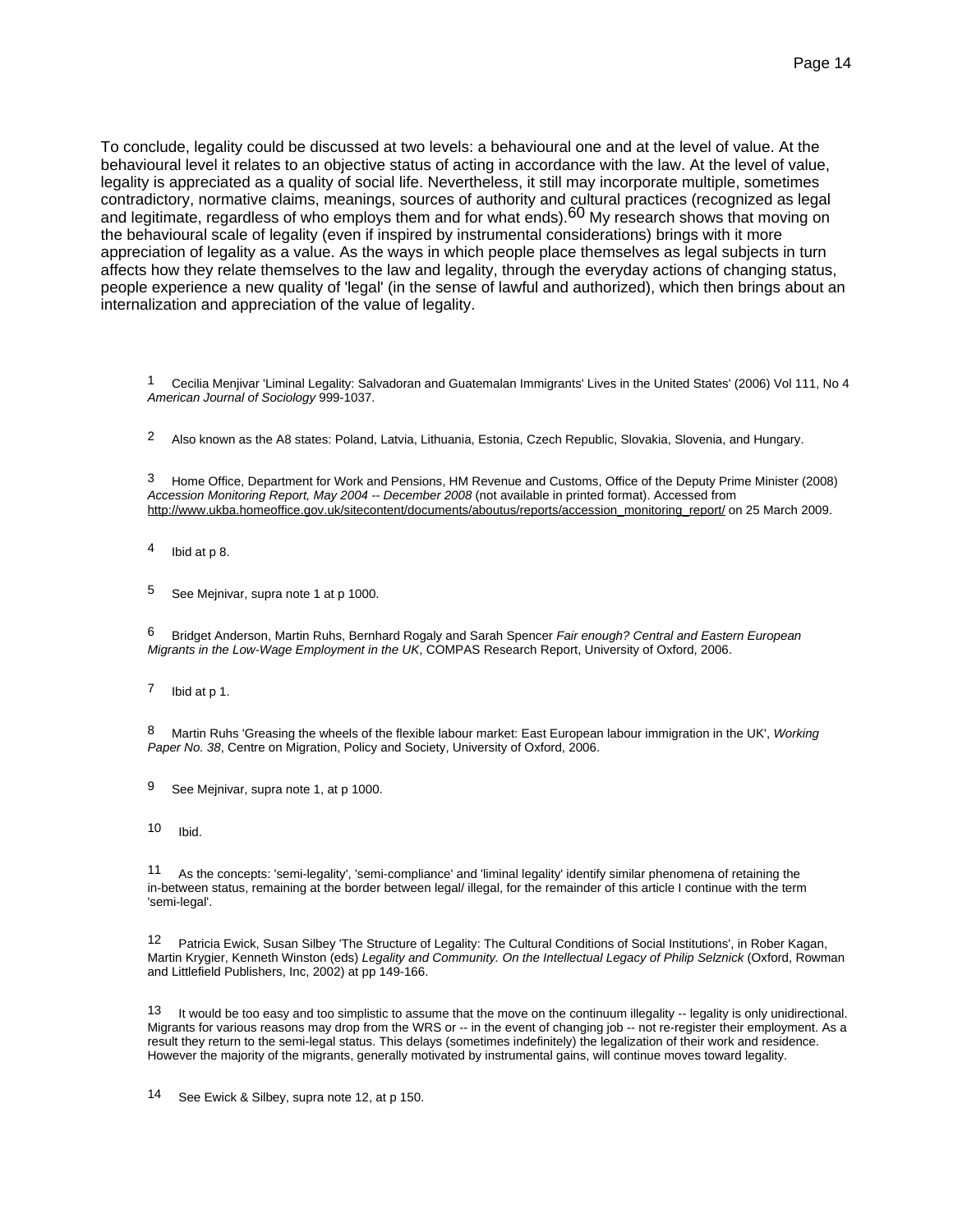15 Ibid, at p 151.

16 Ibid, at p 150.

17 Naomi Mezey 'Out of the Ordinary: Law, Power, Culture, and the Commonplace', (2001) Vol 26, No 1 Law & Social Inquiry 151.

18 See Ewick & Silbey, supra note 12, at p 164.

19 Ibid, at p 152.

20 See Alejandro Portes, M Zhou The new second generation: Segmented assimilation and its variants among post-1965 immigrant youth' (1993) Vol 530 Annals of the American Academy of Political and Social Science 74-97; Alejandro Portes, Rubén G Rumbaut, Immigrant America: A Portrait (Berkeley: University of California Press, 2006); Reitz, Jeffrey G. Warmth of the Welcome: The Social Causes of Economic Success for Immigrants in Different Nations and Cities (Boulder, Colo.: Westview Press, 1998); C Menjivar Fragmented Ties: Salvadoran Immigrant Networks in America (Berleley: University of California Press, 2000); C Menjivar 'Liminal Legality: Salvadoran and Guatemalan Immigrants' Lives in the United States' (2006) Vol 111, No 4 American Journal of Sociology 999-1037.

21 Kirstyn Inglis 'The Accession Treaty and its Transitional Arrangements: A Twilight Zone for the New Members of the Union' in Christophe Hillion (ed) EU enlargement: a legal approach (Oxford, Hart, 2004, 77-110).

22 UK Border Agency, Accessed from http://www.ukba.homeoffice.gov.uk/workingintheuk/wrs/workers on 21 April 2008.

<sup>23</sup> European citizens can be deported only on the grounds of a threat to public policy, public security and public heath; Nicola Rogers and Rick Scannel Free movement of Persons in the Enlarged European Union (London, Sweet and Maxwell, 2005) at p 64.

24 Supra note 23, at p 404.

25 See UK Border and Immigration Agency, supra note 22.

26 Ibid.

27 Section 8 made it a criminal offence to employ an individual over the age of 16 who does not have the entitlement to be in the UK or whose status precludes them from undertaking the employment in question (Anderson et al, supra note 6).

28 Home Office, Illegal Working Taskforce Regulatory Impact Assessment from Immigration, Asylum and Nationality Bill (London: Home Office, 2005).

<sup>29</sup> Sally Dench, Jennifer Hurstfield, Darcy Hill, Karen Akroyd, 'Employers' use of migrant labour. Summary Report', Home Office Online Report 03/2006, accessed from http://www.homeoffice.gov.uk on 24 April 2007.

30 Ibid.

31 Only one of the interviewees was threatened by the employer for registering late with the Worker's Registration Scheme, and the issue of late registration was brought up mainly due to the specific circumstances of this particular case: the employee started a formal grievance procedure against the company for unauthorised deductions from wages.

32 See Home Office, supra note 28; Dench et al supra note 29.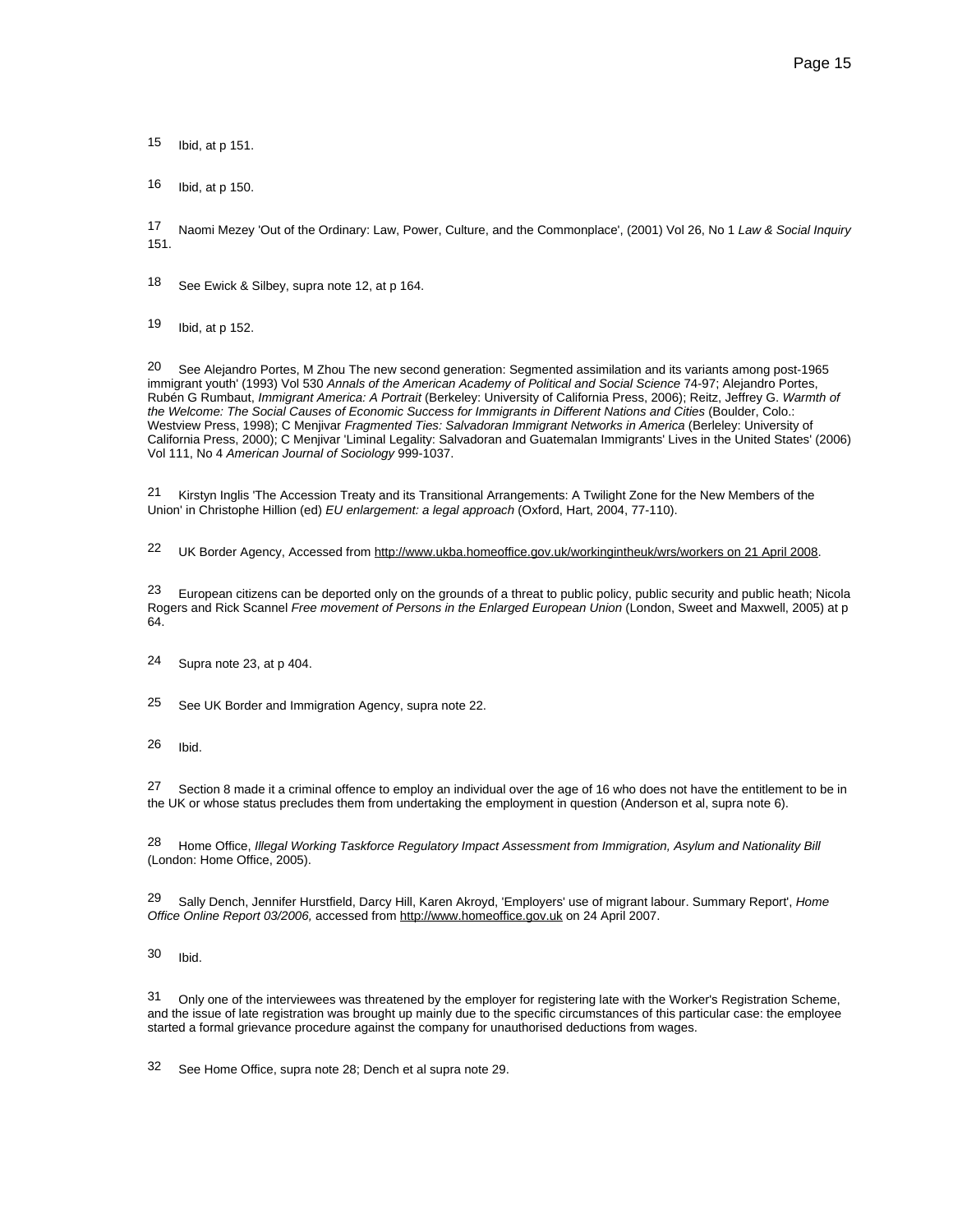33 An employment agency (employment business) is a type of agency that employs workers directly but sends them out to work for other businesses on a temporary basis. These agencies offer work placements (assignments) for skilled, semiskilled, and low skilled workers -- warehouse staff for main UK supermarkets (Tesco, Sainsbury, Waitrose, etc), packers, rubbish pickers, factory workers, kitchen staff or cleaners. The job opportunities specifically for women, are however, comparatively limited. They are also mainly recruited as warehouse staff, or factory workers. Among the interviewed women, the most common job offered for women was for a florist, the main supplier of flower bouquets to major UK supermarkets.

34 David Winchester, Temporary agency work in the UK, UK Response to European Industrial Relations Observatory (EIRO) 2005 questionnaire on the issue, not available in printed format, accessed from: www.eurofound.europa.eu/eiro on 26 April 2008.

35 Ibid.

36 Trade Union Congress, Migrant Agency Workers in the UK, Equality and Employment Rights Department, November 2007; Anderson et al supra note 6.

37 See: Roger Cotterell 'Is there a logic in legal transplants?' in David Nelken (ed) Adapting Legal Cultures (Oxford, Hart Publishing, 2001) at pp 70-92; James L Gibson and Gregory A Caldeira 'The Legal Cultures of Europe' (1996) Vol 30 No 1 Law and Society Review 55-85; H Patrick Glenn 'Legal Cultures and Legal Traditions' in Mark Van Hoecke (ed) Epistemology and Methodology of Comparative Law (Oxford, Hart Publishing, 2004).

38 Lawrence M Friedman, The legal system: a social science perspective (New York: Russell Sage Foundation, 1975) at p 212.

39 See Gibson & Caldeira supra note 37.

40 See Glenn, supra note 37.

41 Roger Cotterrell 'The Concept of Legal Culture' in David Nelken (ed) Comparing Legal Cultures (Aldershot, Brookfield USA, Singapore, Sidney, Dartmouth, 1997) at pp 13-31.

42 Sally Engle Merry, Getting Justice and Getting Even. Legal Consciousness among Working-Class Americans (Berkeley: California University Press, 1990).

43 Lawrence M Friedman 'The Concept of Legal Culture: A Reply' in David Nelken (ed.) Comparing Legal Cultures (Aldershot, Dartmouth, 1997) at p 33.

44 See Friedman supra note 38, at p 15.

45 Clifford Geertz, The interpretations of culture: selected essays (London, Basic Books, 1975) at p 6.

46 Stephen Whitefield "Political Culture and Post-Communism" in Stephen Whitefield (ed) Political Culture and Post-Communism (Basingstoke, Palgrave 2005) at p 5.

47 See Friedman supra note 43, at p 35.

48 Approximately £25 .

49 Tomasz Stawecki 'Instrumentalne Traktowanie Prawa -- rozne perspektywy' [Instrumental Approaches to Law -- Different Perspectives] in Prawo i Lad Spoleczny. Ksiega Jubileuszowa dedykowana Prof. Annie Turskiej [Law and Social Order. Jubilee Book Dedicated to Prof. Anna Turska.] Warszawa, PWN, at p 39.